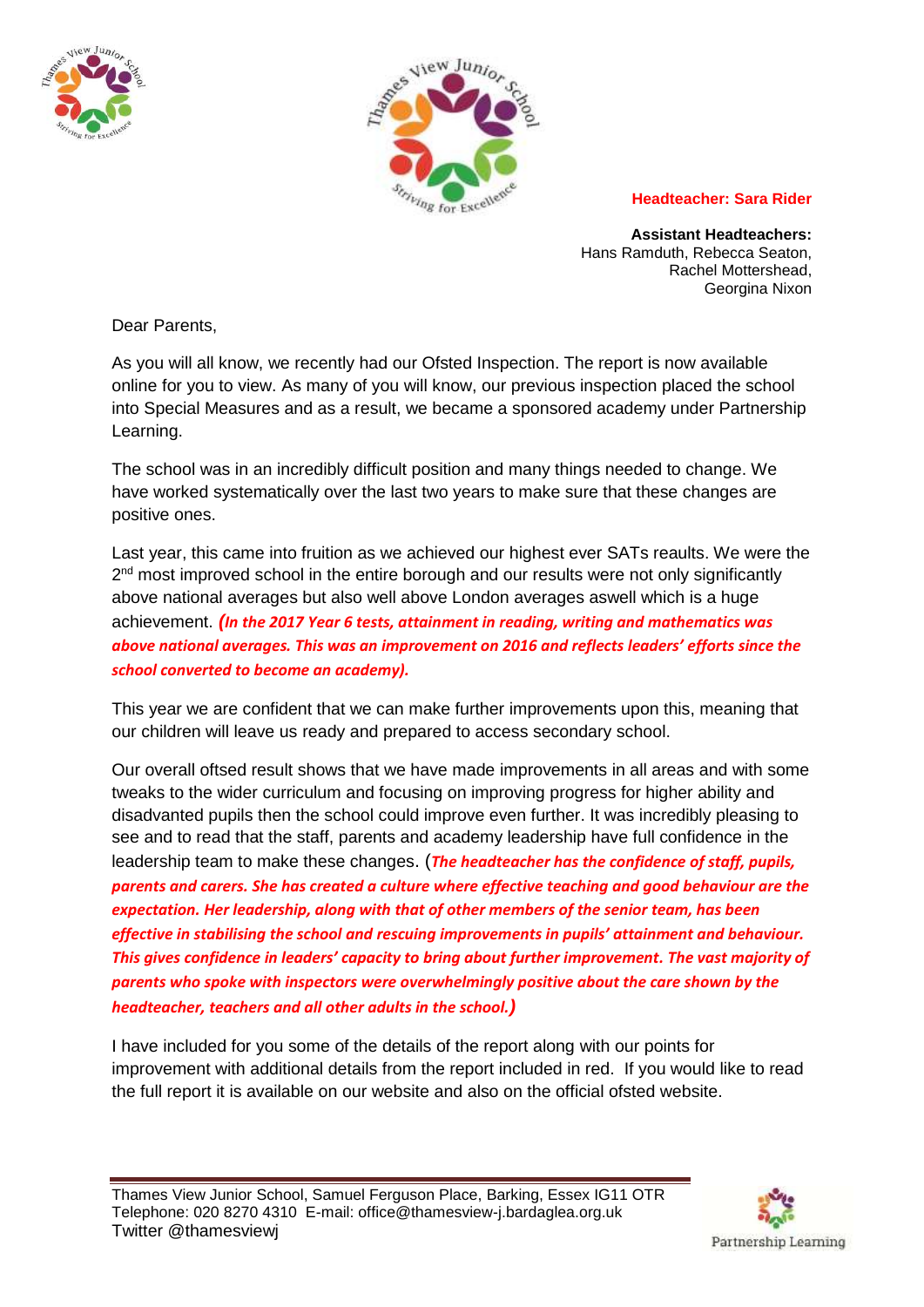

## **The school has the following strengths**

- The headteacher recognised that improvements were needed. Recent decisive actions to drive school improvements are starting to impact positively on outcomes for pupils.
- Teaching has led to improved standards in the outcomes at the end of key stage 2 in 2017.
- Pupils enjoy the range of clubs and activities on offer. Pupils are encouraged to take part in the life of the school. (*Leaders ensure that the primary school physical education and sport funding is used well. Pupils have the opportunity to take part in a range of extracurricular activities, including choir, gymnastics and Spanish classes. Pupils say that they enjoy these opportunities because they help to contribute to mental and physical health)*
- Pupils' behaviour and conduct around the school are good. Adults and pupils have positive relationships. (*Pupils' behaviour is good. Pupils are proud of their school and they are polite and caring towards one another. They play harmoniously at lunchtimes. Leaders have recently reviewed the school's behaviour policy and procedures. Rewards pupils receive have had a significant impact on behaviour. They make responsible choices by themselves.)*
- Arrangements to safeguard pupils are effective. Leaders and managers have created an environment where pupils feel safe and are safe. (*Leaders engage well with parents to ensure that pupils are kept safe at all time. Parents confirm that their children are safe at the school. Similarly, pupils say that adults support them when they have concerns. Case studies and records show that vulnerable children and their families are well supported. Leaders are quick to follow up on any concerns and put in place appropriate interventions. The safeguarding team build effective relationships with families and outside agencies to ensure that pupils are kept safe. All staff and visitors have appropriate checks before entering the school.)*
- Pupils who have special educational needs (SEN) and/or disabilities are supported well. (*The extra funding to support pupils who have SEN and/or disabilities is having a positive impact on their learning. These pupils have detailed action plans that identify their varying needs and how best they can be supported in their learning. They receive sensitive and closely targeted support in most lessons.)*